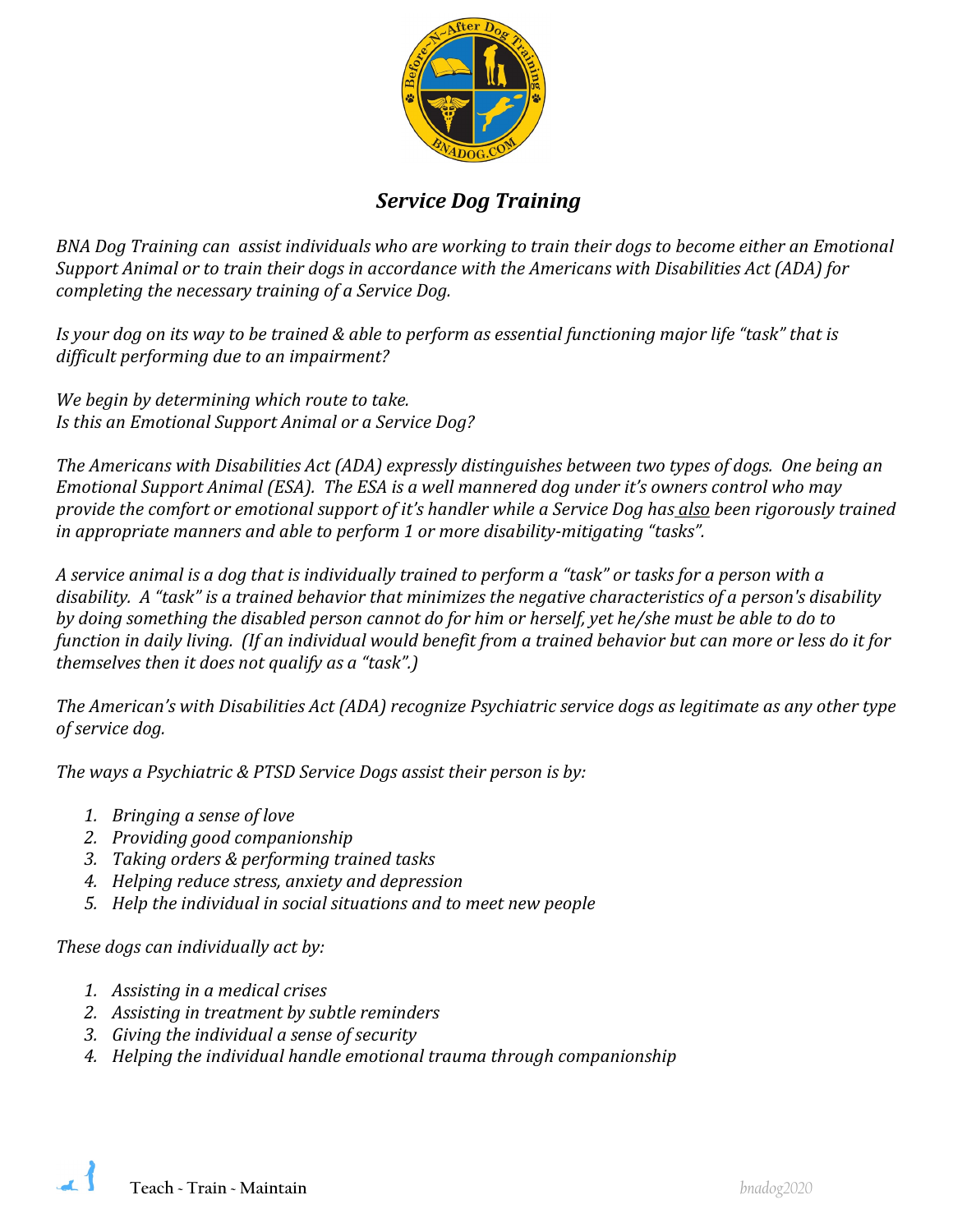*The work & tasks that the dog is trained to perform can significantly reduce anxiety by calming persons with Post Traumatic Stress Disorder (PTSD) or other psychiatric conditions who struggle in performing activities of daily living (ADL).*

*Behaviors taught to dogs to assist people to better cope with fear and anxiety include:*

*Providing a physical barrier between their partner and the public. Provide stress reducing pressure on trained body points. Provide a social bridge as a point of conversation. Retrieving medication. Waking up their handler if he or she is having a night terror. Searching the home to alleviate symptoms of hypervigilance. Guiding their handler home during a dissociative episode. Initiating intervention during handlers sensory overload. Grounding their handler during a flashback.*

#### *Specific Interruption Tasks*

*Dog will cause a distraction which can assist the handler in many circumstances. Training to interrupt a flashback, nightmare, panic attack, self-harm, harm to others, disassociation, freezing out of fear and repetitive behaviors.* 

*Interruptions improve the effects of mood swings, depression and anxiety.* 

*Dogs can interrupt by licking the handler's face or hands, lying on his or her chest, nuzzling, or instigating play by bringing a toy or stick to the owner.* 

#### *Movement Tasks*

*PTSD or Anxiety Disorders – When in a crowd & Being Approached by someone from behind or entering a house or building without knowing what to expect.* 

*Crowd control - dog will circle the the handler in a crowded place in order to create a barrier between the handler and other people.* 

*The dog will sit or stand facing outward near the handler, and rise to block the handler if a person approaches.* 

*The dog will cover the back of the handler to make sure he is not approached from behind. The dog can enter a house or building and check the perimeters and provide reassurance to the handler that it is safe to enter.* 

### *RULES & NEEDS:*

 *ADA Service animals have legal access to all public areas as long as they are appropriately leashed and controlled by their handler. The canine must be harnessed, leashed, or tethered, unless the individual's disability prevents using these devices or these devices interfere with the service animal's safe, effective performance of tasks. The individual must maintain control of the animal through voice, signal, or other effective controls.*

*The National Service Animal Registry (NSAR) recognizes that individuals may train their own service dog and will supply you with identification to allow your service dog to accompany you anywhere you want or need to go.*

*As a Service Dog, your animal assistant will be able to accompany you into any publicly accessible area, including restaurants, museums, airports and airplanes, theaters, stores, parks, etc.*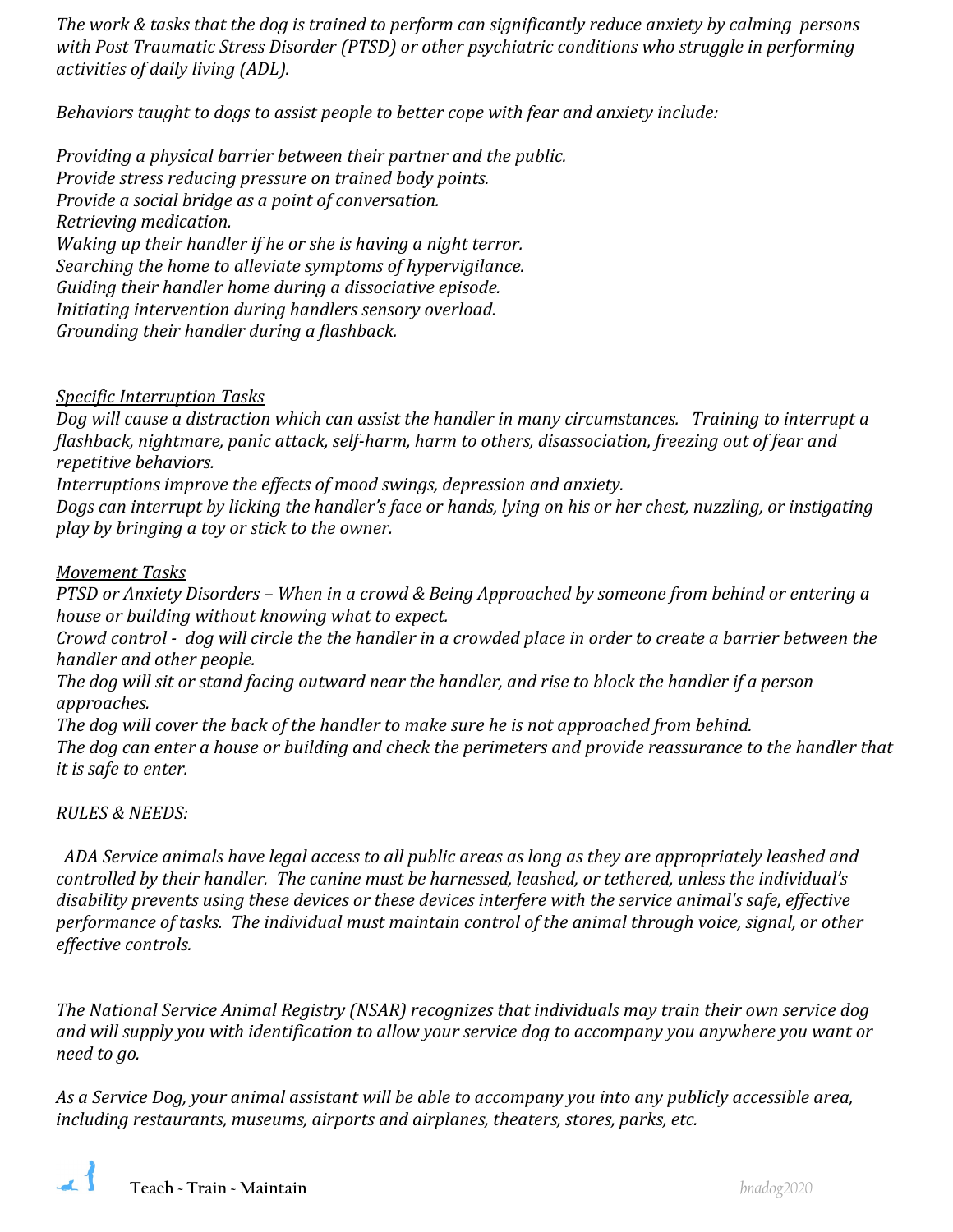*A dog must be adequately trained to qualify as a service dog and be able to pass the NSAR Public Access Test to ensure that your dog is stable, well-behaved, under your control and does not pose a public hazard.* 

*Behavioral assessment: growling, biting, raising hackles, showing teeth, or unmanageable behavior.*

*1. Safe to be in public, and owner can demonstrate control of the dog at all times.*

*1) the service dog is manageable in public,* 

*2) that you have control over the dog, and* 

*3) the dog is trained or otherwise able to perform a major life task for you that you have difficulty performing for yourself because of your disability.*

## *PRIMARY Commands and Controls*

*GETTING OUT OF A VEHICLE: Wait until released before coming out of a vehicle. Once outside, it must wait quietly until instructed by the individual. The dog may not run around, be off lead, or ignore commands.* 

*APPROACHING A BUILDING: Stay in a relative heel position and not forge ahead or lag behind. The dog should not be fearful of cars, traffic or noises in the environment and must appear alert and relaxed. When you stop for any reason, the service dog should also stop.*

*ENTERING THROUGH A DOORWAY: Upon entering a building, the dog should not wander off or seek attention. The dog should wait quietly and patiently until you are fully inside and calmly walk beside you. The dog must not pull or strain against the lead or try to push its way past.*

*HEEL: Be able to enter any establishment and walk through the area in a controlled manner within touching distance or no greater than a foot away. The service dog should not seek public attention or strain against the lead. The dog should readily adjust to speed changes, turn corners promptly, and travel through a crowded area without interacting with the public. In tight quarters, such as store aisles, the service dog must be able to get out of the way of obstacles and not destroy merchandise by knocking it over or play with it.*

*SIX FOOT RECALL ON LEAD: You should be able to sit your dog, leave it, travel six feet, then turn and call the dog to you. The dog should respond promptly and not stop to solicit attention from the public or ignore the command. The service dog should come close enough to you to be readily touched. The recall should be smooth and deliberate without your dog trudging to you or taking detours.*

*SIT ON COMMAND: Your dog must respond promptly each time you give it a sit command with no extraordinary gestures.*

*DOWNS ON COMMAND: After your dog follows the down command, food should be dropped on the floor. Your dog should not break the down to go for the food or sniff at the food. Then an adult and child should approach your dog. The dog should maintain the down and not solicit attention. If the child pets the dog, the dog must behave appropriately and not break the stay.* 

*NOISE DISTRACTION: Your dog may acknowledge nearby noises, but may not in any way show aggression or fear. A normal startle reaction is fine but the dog should quickly recover and continue along on the heel.*